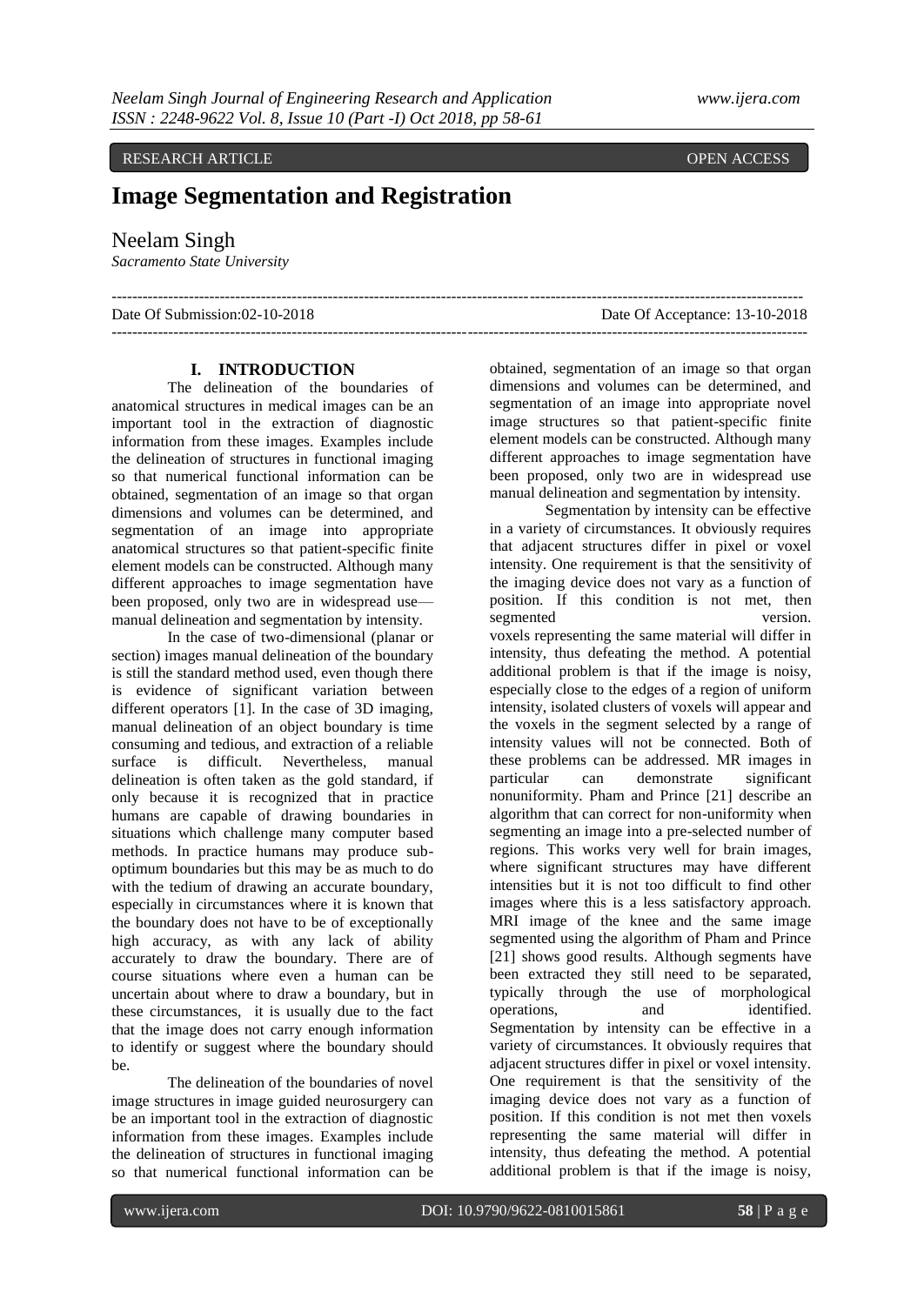especially close to the edges of a region of uniform intensity, isolated clusters of voxels will appear and the voxels in the segment selected by a range of intensity values will not be connected. Both of these problems can be addressed.

MR images in particular can demonstrate significant nonuniformity. Pham and Prince [2] describe an algorithm that can correct for nonuniformity when segmenting an image into a preselected number of regions. This works very well for brain images, where significant structures may have different intensities, but it is not too difficult to find other images where this is a less satisfactory approach. Figure 1 shows an MRI image of the knee and the same image segmented using the algorithm of Pham and Prince [2]. Although segments have been extracted they still need to be separated, typically through the use of morphological operations, and identified.

In medical image analysis, segmentation is a difficult process due to the characteristics of the imaging modalities but important problem in biomedical applications.

One such modality that has had a great deal of attention from those researching image segmentation techniques is magnetic resonance imaging (MRI). Automatic brain abnormal tissues segmentation fromMR images is a difficult task that involves various disciplines covering pathology, MRI physics, radiologist's perception, and image analysis based on intensity and shape. There are many issues and challenges associated with brain tumor segmentation. Brain tumors may be of any size, may have a variety of shapes, may appear at any location, and may appear in different image intensities. Manual segmentation is a more difficult and time-consuming task.

$$
\mathbf{f}_b(\mathbf{r}) - \mathbf{m}_b(\mathbf{r}) = \frac{1}{2} \Delta \mathbf{r}(\mathbf{r}) \left[ \frac{\partial \mathbf{f}_b(\mathbf{r})}{\partial \mathbf{r}} + \frac{\partial \mathbf{m}_b(\mathbf{r})}{\partial \mathbf{r}} \right].
$$

Moreover, the real time analysis and diagnosis due to fatigue and habituation of physicians can lead to error. Experts typically have to view and analyze multiple images which force them to follow a tedious scanning procedure. This makes an automated brain tumor segmentation method desirable.

# **Segmentation of Images**

The survey of segmentation methods for MR images provides many useful techniques.

A lot of methods for automated segmentation have been proposed in the literature.1-3 Although MR segmentation methods have been quite successful on normal tissues,4-8 the actual methods of MR segmentation are still

very much in the development stages for pathological tissues with some success recorded for specific disease processes.9 The challenges associated with automatic brain tumor segmentation have given rise to many different approaches. The two methods do not rely on intensity enhancements provided by the use of contrast agents. A particular limitation of the two methods is that the input images are restricted to the T1, T2, and PD MR Image channels. Additionally, the methods require a training phase prior to segmenting a set of images. Other methods are based on statistical pattern recognition techniques, for example, the method proposed in Ref. 12 and was validated against meningiomas and low-grade gliomas.

# **Algorithmic View**

A method that detects deviations from normal brains using a multi-layer Markov random field framework is proposed.13 Further, an anatomical atlas is used to guide a statistical classification process.14-16 Clark et al. proposed a method for the automatic detection and segmentation of glioblastomas multiforme from a combination of T1, T2, and T2 Flair MRI using classification and an anatomical knowledge database.17 Bonnie et al.18 recently reported results using an interactive tumor segmentation method. Other methods, such as k-nearest neighbors (k-NN) also group pixels based on their similarities in each feature image;19 however, manually selected training data from the various tissue types is required per slice thresholding is an important unsupervised technique for image segmentation to identify and extract a target from its background based on the gray levels of an image. Many threshold selection methods have been proposed in the literature.20 Minimum error thresholding is an optimal threshold selection technique for image segmentation which is derived under normal distribution. Ye22 suggested two ways to implement the scheme. One is to minimize the criterion function and the other is to search a threshold iteratively. Kenong et al.23 and Cheng et al.24 demonstrated the use of minimum error thresholding in medical images. In this work, an attempt is made to detect the abnormality in MRI images by using minimum error thresholding method for the real MRI data obtained for four different diseases viz. Metastases, Meningiomas, Gliomas, Astrocytomas.

The refinement of the optical microscope and development of specific dyes in the late 19th century initiated the detailed examination of the architecture of the brain at the cellular level. Camillo Golgi's black reaction that fortuitously labels only 1% to 5% of the neurons present (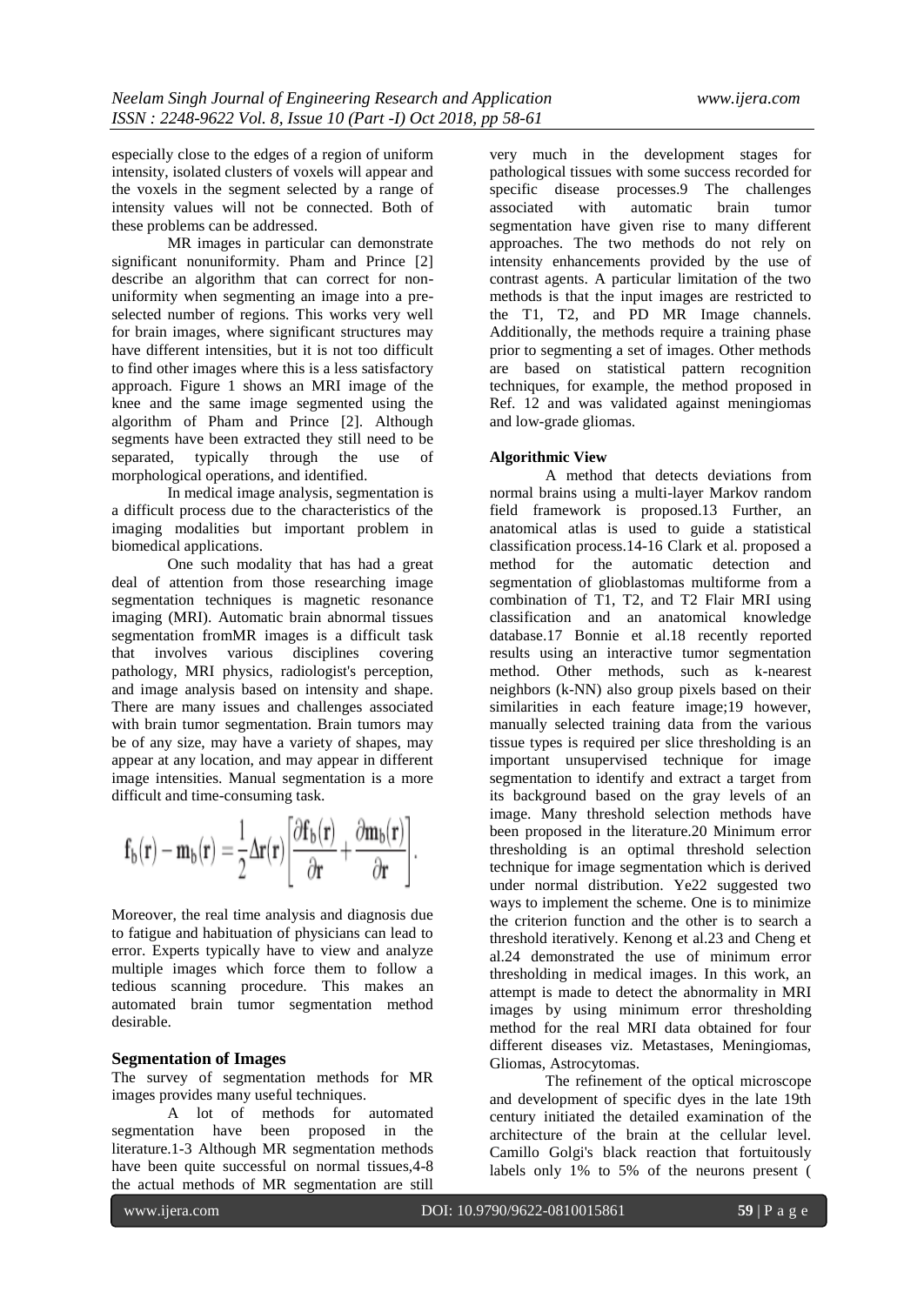Golgi, 1873), Franz Nissl's staining procedure that labels all cell bodies ( Kreutzberg, 1984 2), Carl Weigert's white matter stain ( Weigert, 1882), Vittorio Marchi's procedure for staining disintegrating axons ( Marchi, 1887 4), and the axonal precious metal stains of Max Bielschowky and Santiago Ramon y Cajal ( Bielschowsky, 1903; DeFelipe & Jones, 1988 6) were all used to tease out a wealth of neuroanatomical information in brains of a number of species. Many of these century-old stains are still used alongside modern fluorescence, immunohistochemical, and in situ hybridization "staining" techniques. Microscopes that would be familiar to Cajal are currently used alongside confocal and two-photon microscopes, which provide clarity undreamed of in Cajal's time. In the use of both the modern and classical techniques, an optically transparent sample is an obvious and common requirement. This typically limits the sample being examined to a thin section of a fixed specimen. Thus, the vast majority of knowledge about the cytoarchitecture of the brain arises from in vitro observations of specimens after complex chemical (fixing and staining) and physical (thin slicing) manipulations. Magnetic resonance imaging (MRI) offers the opportunity to obtain in vivo three-dimensional images of optically opaque specimens. Using MRI, the same individual can be imaged repeatedly over time. Thus, time sequences of images can be examined to follow the progression of a disease state or to follow the embryological development of an individual animal.

#### **Structural Systems**

The development of structure and function in the nervous system is the product of stereotyped cell divisions and cell movements that generate a complex, interconnected system out of an apparently homogeneous neural tube. In many respects, developmental neurobiology of vertebrates remains in its infancy, with many unanswered basic mechanistic questions. These include: (a) the range of phenotypes that can be adopted by the progeny of a single neuroblast, (b) the mechanisms responsible for assigning cell phenotypes to developing neurons, (c) the patterns of cell migration during neurogenesis, (d) mechanisms controlling the cell migrations, (e) mechanisms underlying the aggregation of cells to form specific recognizable regions of the brain, (f) mechanisms underlying selective cell death, and (g) the establishing of axonal patterns and connections during mammalian brain development. The intrinsic difficulty in addressing mechanistic questions is compounded by the paucity of structural data available on the developing vertebrate brain. Without knowing what is

happening, as well as where and when, it is difficult to formulate and evaluate hypotheses about how events come about. The experimental goals of the work described in this chapter are to refine imaging techniques to permit in vivo analyses of axonal patterning, and to create atlases of in vivo three-dimensional magnetic resonance images of the developing brain. This work addresses the fundamental what, when, and where aspects of brain development.

The central theme at the computationaltechnological-biological interface in this work is to apply newly emerging computational techniques to in vivo MR imaging of the developing brain. This involves major changes in the MRI datacollection/analysis paradigm, so that the data collection and final imaging goals of the investigator are algorithmically incorporated into a set of interactive computational tools. By fashioning these tools into a "teleological pipeline," we are developing a spreadsheet environment for MRI data collection, analysis, rendering, and viewing. By a teleological pipeline we mean computational algorithms and instrumentation, in which the users' goals (i.e., the qualities they wish the final image to possess) guide the data-collection and processing procedures. The users' goals are figuratively entered in one section of the spreadsheet, and, ultimately, the images appear in another section--where they can be evaluated by the user, the goals can be modified, and the process can be repeated. In this way, we are "closing the loop" between the data-collection phase and the image and model production phases of MRI. The teleological pipeline is a robust process of converting goals into computational procedures.

# **Optimization Problems**

Part of the change in paradigm advocated here involves being able to express "what you want" in terms of constrained optimization problems with error metrics, target functions, and other computable quantities. The experience gained in applying goal-directed design in other settings (e.g., making computer animations that are graceful and designing complex very large scale integration [VLSI] circuitry; Barzel & Barr, 1988; Kirk, Fleischer, Watts, & Barr, 1992; Platt & Barr, 1988 8) is being used as a base from which to extend it to MRI. The large number of ways to perform the MRI experiment, coupled with the large number of parameters in any given experiment, make MRI an extremely versatile technique and an ideal venue in which to apply our goal-directed imaging scheme. Its application to MRI will not only greatly increase the efficacy with which data can be collected and analyzed, but will also point the way